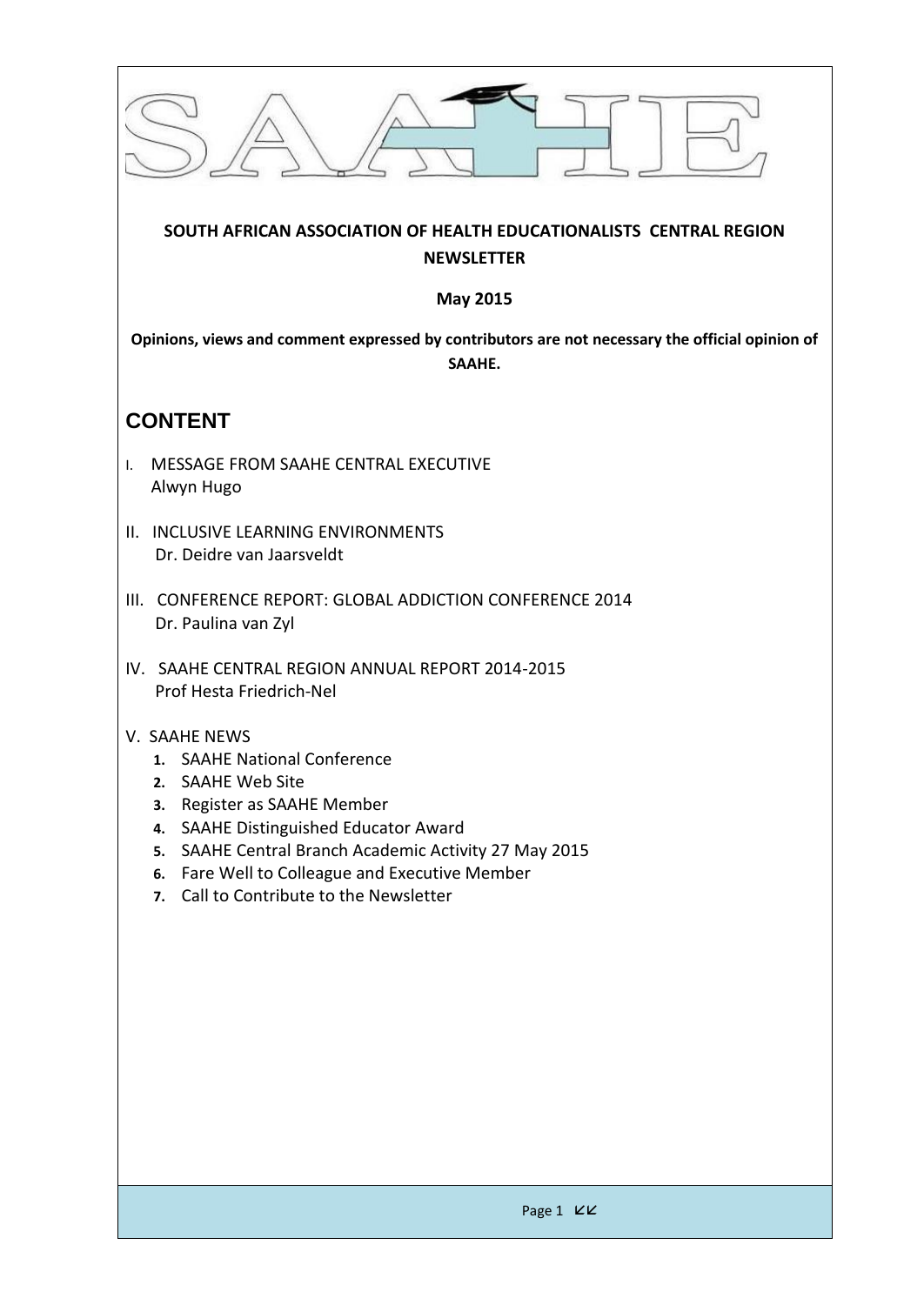### **I. MESSAGE FROM SAAHE CENTRAL EXECUTIVE**

Dear Friends and Colleagues in Health Sciences Education.

The onset of the cooler temperatures prompted a quick look at the to-do list for SAAHE and as usual the newsletter were neglected too long. But regardless this neglect SAAHE Central Branch is hard at work to create a local and regional network space where health educators and practitioners are able to discuss trends, challenges and solutions that our specific teaching and service environments presents. The academic activities presented through the year are sponsored by SAAHE Central Branch and we invite you to attend these activities to interact with colleagues and contribute to discussion.

The executive team of SAAHE Central Branch would like to thank the management of the Faculty of Health Sciences, University of the Free State and the Faculty of Health and Environmental Sciences, Central University of Technology for their support towards the Central Branch of SAAHE.

### **Alwyn Hugo Vice Chair, SAAHE Central**

 $---O$ -0----

### **II. INCLUSIVE LEARNING ENVIRONMENTS; Academic Activity 11th March 2015**

Imagine having an opportunity to create the ideal circumstances for you to learn. A learning environment in which, as Sir Ken Robinson (2010) explains, your senses are operating at their peak; you're present in the current moment; you're resonating with excitement of the experience; where you're fully alive. What would your learning environment be like?

If you were to ask your colleagues or students, however, what they would prefer, it is quite likely that their learning needs would be entirely different. The fact of the matter is that we, as educators, may well be doing the best we can under the present circumstances to create an optimal learning environment to suit our own preferences.

University campuses across the world are becoming increasingly diverse and we are challenged to provide high-quality education and ensure academic success for all our students (Kuh, Kinzie, Schuh and Whitt 2010:ix). We are urged to respond actively and effectively to the complexity brought to our classrooms by the representation of various heritage groups, personalities, learning styles, (dis)abilities, socio-economic backgrounds, knowledge systems and fields of interest, to name but a few (Brookfield & Preskill 2005:124; Ginsberg & Wlodkowski 2009:11–12; Kolb & Kolb, 2005:195;

Ntombela 2013:484). Each of these factors has a significant effect on our ways of making meaning. Some students may choose to work quietly and on their own, whilst others enjoy engaging in discussion with one another. Furthermore, in a diverse learning environment, the language spoken in class, as well as the language of the discipline is often foreign to a large proportion of students. Here, collaborative learning activities are most helpful to engage students in the discourse of the discipline thus enhancing their expressive language skills and academic language proficiency (Cummins, 2009: 22-23; van Jaarsveldt and Joubert 2015:19). Together with that, a sense of community, of belonging, will help students to relax and make the most of their learning opportunities.

An inclusive learning environment welcomes diversity in its full sense by integrating various experiences, knowledge and perspectives. Intrinsic motivation is more likely to emerge in an atmosphere of mutual respect where authentic views can be freely exchanged (Ginsberg and Wlodkowski 2009:75) When students and educators alike, feel respected and connected to one another, the integrity of each person is valued and within reason, each person's sense of worth and self-expression are essentially welcomed without fear of threat or blame (Ginsberg and Wlodkowski 2009:34-35; 75). Here, everyone involved can flourish.

Inclusivity is a lifestyle that requires of us to commit to continuous critical self-reflective practice (Ortiz and Patton 2012:12; van Jaarsveldt 2013:8). One of the critical questions I needed to consider was: How do I see *excellence*? I discovered that if excellence is associated with superiority and exclusivity, these will become the values that drive our educational practice (van Jaarsveldt 2011:272). By living such values, the creation of a truly inclusive learning environment will continue eluding us, because they contradict the very essence of inclusivity. Being guided by values or dispositions such as equality, mutuality and humility, however, inclusivity is more probable (Brookfield and Preskill 2005:8-17; van Jaarsveldt 2011:272). We need to consistently evaluate how we are doing and how we can improve what we're doing to enable student learning and their academic success (Whitehead 2008:104). This implies that we need to be willing to give up our way of doing things to be contextually relevant. Then, I believe, we may start succeeding in creating a learning environment in which everybody feels safe, capable and accepted, where we all can thrive.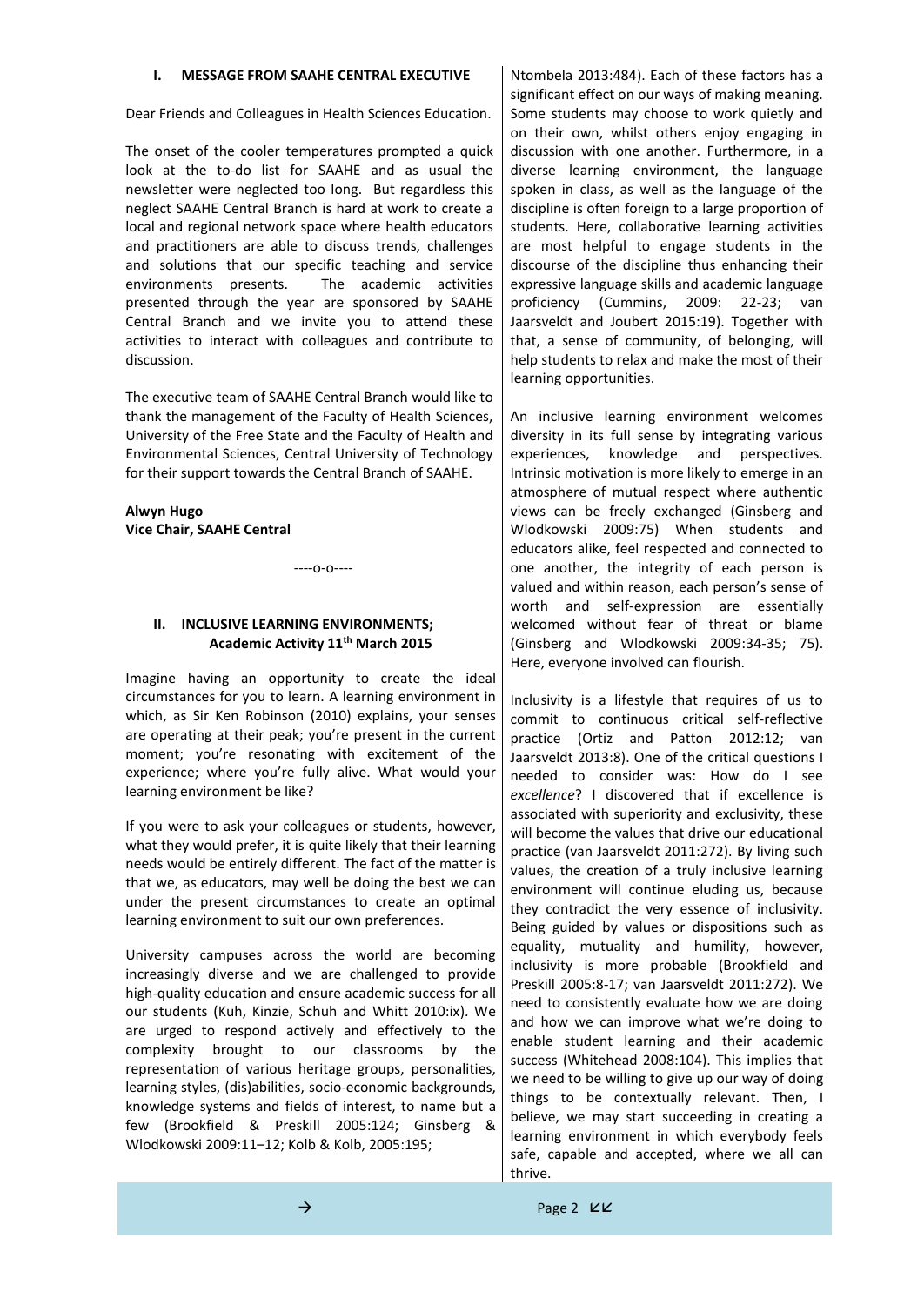#### **References**

Brookfield, S. D. and Preskill, S. 2005. *Discussion as a way of teaching: Tools and techniques for democratic classrooms*. 2nd Edition. San Francisco: Jossey-Bass. Cummins, J. 2009. Multilingual education: Approaches and constraints. In Skutnabb-Kangas, T., Phillipson, R., Mohanty, A.K. & Panda, M. (Eds.). *Social Justice Through Multilingual Education. Multilingual Matters.* (p19-35). Ginsberg, M.B. and Wlodkowski, R.J. 2009. *Diversity & Motivation: Culturally Responsive Teaching in College*. Second Edition. San Francisco: Jossey-Bass. Kolb, A.Y. and Kolb, D.A. 2005. Learning styles and learning spaces: Enhancing Experiential Learning in Higher Education. *Academy of Management Learning and* 

*Education*. 4(2):193-212. Kuh, G.D., Kinzie, J., Schuh, J.H., Whitt, E.J. and Associates.

2010. *Student Success in College: Creating conditions that matter.* San Francisco:Jossey-Bass.

Ntombela, S. Inclusive education and training in South African higher education: Mapping the experiences of a student with physical disability at university. *Africa Education Review*. 10(3):483-501.

Ortiz, A.M. and L.D. Patton. 2012. Awareness of self. In Torres, V., Arminio, J. and Pope, R.L. (Eds.). *Why aren't we there yet? Taking personal responsibility for creating an inclusive campus.* Sterling, Virginia: Stylus.

Robinson, K. 2010. Changing education paradigms. Cognitive media. Available from:

<www.cognitivemedia.co.uk> Downloaded 8 August 2014.

Van Jaarsveldt, D.E. 2011. Cultural competence: A living theory of personal transformation within the context of higher education. Unpublished PhD. University of the Free State, Bloemfontein, RSA.

Van Jaarsveldt, D.E. 2013. Beyond the parameters of elearning: in diverse learning environments me-learning comes before we-learning. Conference proceedings of the 63rd Annual Conference of the International Council for Educational Media (ICEM) held at the Nanyang University of Technology in Singapore from 1-4 October 2013. IEEE Xplore Digital Library.

<http://ieeexplore.ieee.org/xpl/mostRecentIssue.jsp?pun umber=6816615> Downloaded on 14 August 2014. Van Jaarsveldt, D.E. and Joubert, A. 2015. Navigating diversity with nursing students through Difficult Dialogues: A qualitative study. *International Journal of Africa Nursing Sciences*. Volume 2 - Publication in progress.

Whitehead, J. 2008. Using a living theory methodology in improving practice and generating educational knowledge in living theories. Educational Journal of Living Theories 1(1):103-126.

#### **Dr. Deidre van Jaarsveldt**

----o-o----

### **III. CONFERENCE REPORT Global Addiction Conference 2014**

I attended and presented an oral paper at the Global Addiction Conference in Rio de Janeiro, Brazil in November 2014. The title of my presentation was; Acetaldehyde production capacity of salivary microflora in alcoholics during early recovery: Results of a preliminary study. Authors: PM van Zyl, G Joubert.

#### **Highlights of the conference**

- The conference covered several themes related to drug abuse and the treatment of drug addiction. The first day was mostly spent on discussing drug policies and the influence of these on the population. The discussion was chaired by Prof Dartiu da Silveira (the co-chair of the conference and host). Prominent contributors to this discussion included Dr Luciana Boiteux (Professor in Criminal Law at the Federal University of Rio de Janeiro) and Prof Sidarta Ribeiro (Professor in Neuroscience and Director of the Brain Institute of the Federal University of Rio Grande do Norte).
- Dr Boiteux analysed the drug laws and policies and concluded that the state acted in a paternalistic fashion towards drug users, either through criminalizing users or declaring them as patients needing treatment and reintegration into society. Criminalization is problematic because it may introduce measures that are more hazardous to the individual's health than the drug use itself, leads to stigmatization and discrimination, and Human Rights violations. Incarceration is expensive and counterproductive.
- Prof Ribeiro sketched the historical background of prohibition and the schism that was created between the medical and legal status of drugs with the prohibition of cannabis. He described cannabis as being unfairly classified as an addictive drug, while it in fact has lower addiction potential than alcohol and nicotine. He discussed the medicinal effects of cannabis and the effect on neuronal plasticity demonstrated in rats. Prof Ribeiro wants to promote the discussion of the potential benefits that cannabis may hold for society and supports the legalization and regulation of all drugs of abuse.

International drug policy trends were reviewed and the following trends were presented: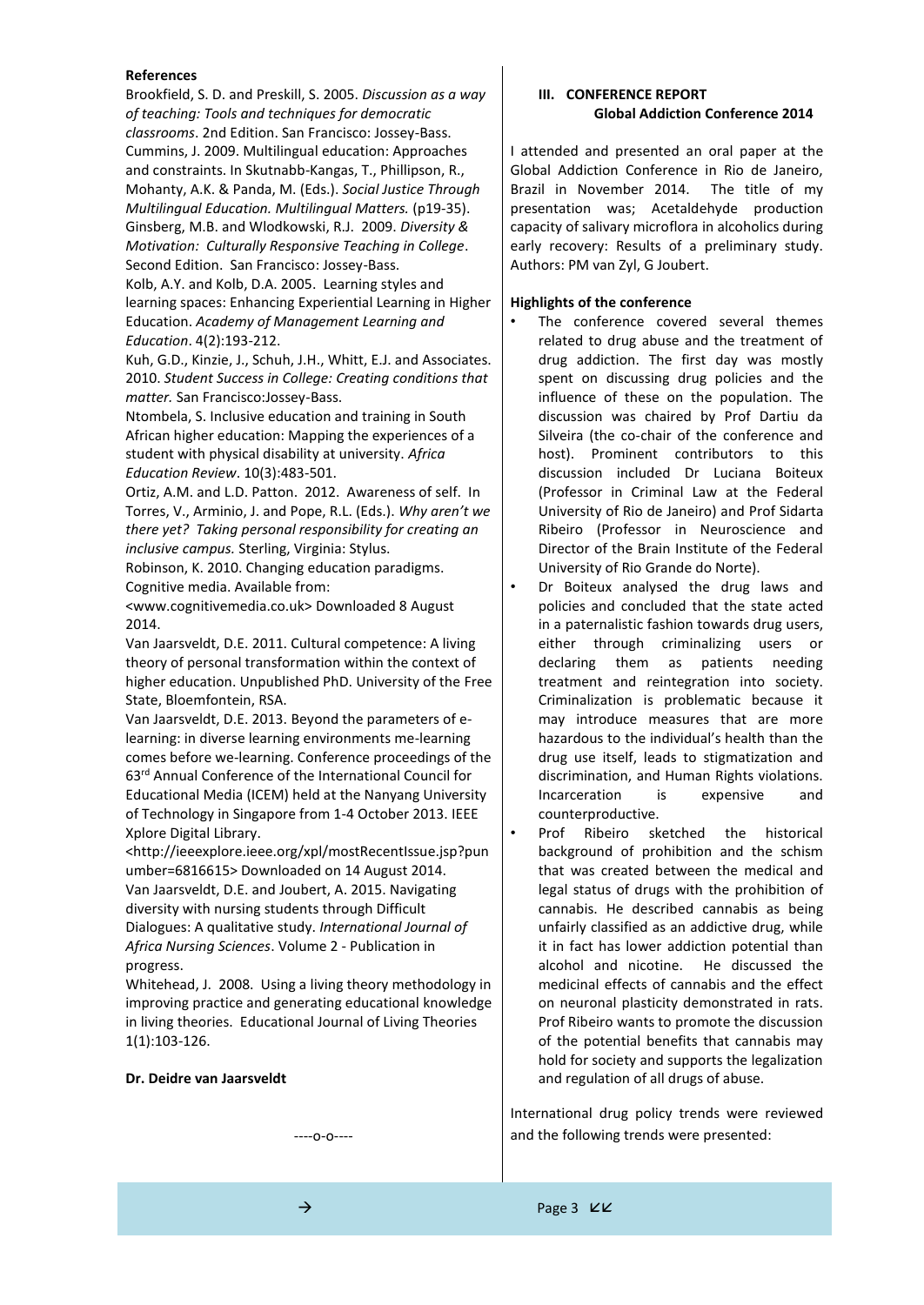- The general movement towards decriminalization and legalization, especially marijuana.
- Harm reduction rather than abstinence-only interventions
- Treatment of addicts within or outside the medical paradigm.

Other highlights in the conference can be clustered under trends in drug use, trends in treatment and medical issues in treatment.

### *Trends in drug use*

- Speakers form Brazil highlighted the growing trend in crack and cocaine use, leading to increased hospitalizations on the one hand (Souza, Brazil), yet on the other hand these drugs users tend to have higher medical needs, but low utilization of services (Dr Marcelo Cruz, Brazil)
- Ms Bianca Blanch (Australia) reported on a benchmarked method for tracking misuse of prescription drugs.
- Mr Elvio Bono (Brazil) presented a profile of drug use among juvenile offenders: Cannabis was used by 72% of juvenile offenders and this was the most prevalent drug of abuse in this population.
- Ms E. Bragiato (Brazil) presented a profile of drug use among women: alcohol>crack,cocaine>cannabis> benzodiazepines > solvents and opioids > stimulants
- Dextrometophan abuse (Daniel Garay (USA)

## *Trends in medical treatment*

- Cannabis use in cocaine addicts for self-induced harm reduction (Ms Ingrid Tartakowsky, Chile)
- Use of psychedelic drugs ayahuasca and ibogaine in treatment of drug dependence (Dr Luís Tófoli, Brazil)
- Opioid agonist substitution in recurrent alcohol use disorder ( Dr Albrecht Ulmer, Denmark)
- Nalmefene in dual diagnosis alcoholics (Dr Giovanni Martinotti, Italy )

An absolute highlight here was the lecture on Pharmacological treatments of Alcohol Use Disorder by Prof Icro Maremmani from Italy.

### *Medical issues in treatment of addictions*

- Co-morbidity of psychiatric disorders (Prof Nusa Segrec): higher in persons with family history of suicide, previous suicide attempts and imprisonment
- Low effectiveness of interventions and need for evidence-based interventions (Dr Constance Scharff)

### **Meaning and Value of the Visit**

The conference was definitely different form the previous Global Addiction conferences, even though the main themes were very similar. I think what touched me the most was the urgency of the matter for many of the speakers who live in countries that are under the control of drug cartels. The helplessness of the populations affected. Although I am more traditionally inclined and more conservative than the general thrust of the discussion, I became intensely aware of the tyranny and the oppression that people in these countries are subjected to. It seems as if many of speakers believe the problems in their country will be lessened if the war on drugs is ended. I however doubt whether this will in fact solve anything. I am of the opinion that the war on drugs should be taken to the real promoters of the trade and that it needs a strong simultaneous investment in the development of local populations.

The more scientific part of the conference was the main reason why I attended, however. I am proud that I could present my work to a group of specialists in the field of Addiction research. I am thankful to the organizers for allowing me an oral platform with 20 minutes time allocation and also had fruitful individual discussions with researchers from Denmark, Britain and the USA. I think that my presentation was rather unique in the spectrum of topics at the conference: the organizers put it under the theme of "Alternative approaches and comparisons in alcoholics". The presentation was attended by about 30 people and was followed by a lively discussion. I am especially thankful for the inputs of Prof David Nutt from the UK in this regard.

The discussion enriched my thinking about the project and lead to further investigation into my data on my return to South Africa. An initial draft article that was under consideration by the International journal *Alcohol* for publication at the time was subsequently expanded with additional data analysis. The article was since accepted for publication. Following the encouraging comments of experts at the conference and reviewers of the journal, I intend to expand the original project in the new year.

**Dr. Paulina van Zyl Department Pharmacology University of the Free State**

----o-o----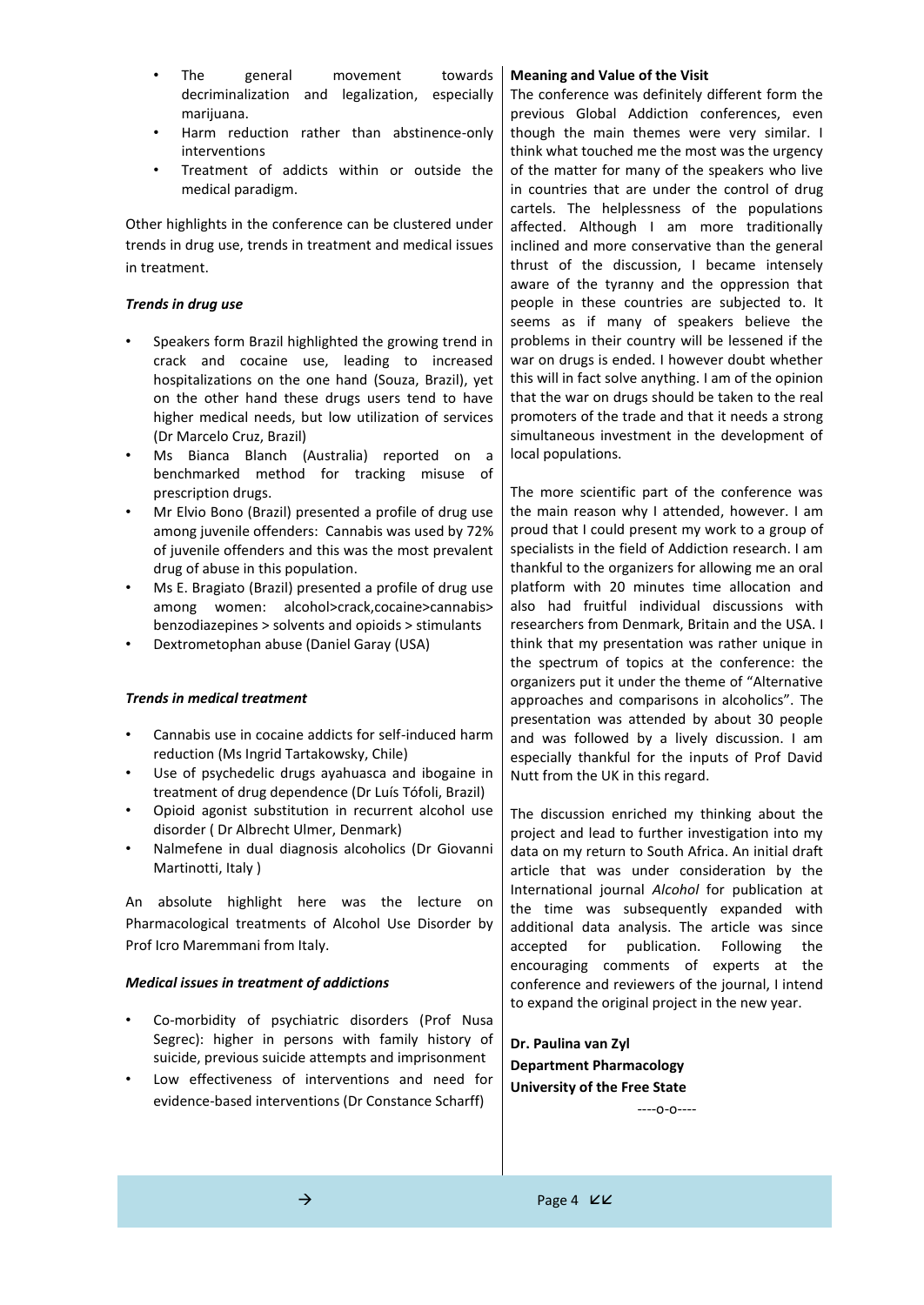## IV. **SAAHE CENTRAL REGION Annual report April 2014 to March 2015**

I sincerely thank the committee members for a year of dedicated service to the SAAHE community. A special word of thanks to Dr S Kruger who assisted with secretary tasks while Dr D Mtyongwe was on maternity leave. Congratulations with the baby girl who recently turned one year. In 2014 the committee held 6 management meetings and presented 3 academic activities.

## **1. SAAHE National**

# **1.1 Council meetings**

Two council meetings were held, one meeting during the SAAHE Conference hosted by the UKZN region 26 June 2014 and on 03 February 2015 at the Intercontinental Hotel, OR Tambo airport.

Kindly note the following matters:

- N Baird is our web administrator from the Central Region and work on the SAAHE website together with M Rowe.
- The vision and mission document was finalised and the new logo is currently in progress.
- You will receive notice of changes to the constitution to be approved at the council meeting and AGM in September 2015.

# **1.2 SAAHE distinguished educator award**

The criteria for the SAAHE distinguished Educator award was updated. The information will be available on the website [\(http://saahe.org.za\).](../../../../../hfried/AppData/Local/(http:/saahe.org.za)) The closing date is 31 May 2015.

## **1.3 2014 SAAHE National Conference Western Cape**

The conference hosted by the Western Cape was successful and well attended. During the conference an annual general meeting was held (27 June 2014).

# **1.4 2015 National Conference Gauteng**

The 2015 SAAHE National Conference is held in collaboration with The Network in Gauteng. Abstract submission closes on  $1<sup>st</sup>$  of May 2015. Visit the website <http://www.the-networktufh.org/> for more information.

# **2. SAAHE Central Region**

# **2.1 Financial matters (Prof Gert van Zyl)**

The financial statements are supplied as additional document and to be discussed by the treasurer Prof G Van Zyl. The management teams of the Faculty of Health Sciences at the University of the Free State and the

Faculty of Health and Environmental Sciences of the Central University of Technology contributes funds annually to SAAHE Central Region. These contributions enable SAAHE Central Region to fund academic activities and sponsor regular symposia for the benefit of regional members.

## **2.2 Academic portfolio (Dr Lynette van der Merwe)**

The following events were held in 2014:

# **03 February 2014**

Clinical reasoning by Proffs Vanessa Burch and Juanita Bezuidenhout

# **21 May 2014**

AGM and Academic activity (Dr L van der Merwe [Smart teaching for fair learning])

# **12 & 13 September 2014**

Ethics and New Learning Symposium with the following speakers; Prof T Verschoor (Social media in medical practice), Prof W Kruger (Ethical dilemmas in student research: an ethics committee perspective), Dr M Labuschagne (Ethics of simulation in teaching), Ms A Welman (Ethical issues in simulation: student safety, confidentiality and debriefing), Ms J Swanepoel (Ethical issues in simulation with paediatric patients) and Mr R Campbell (Patients dying in a simulation: an ethical dilemma or an imperative?)

# **2.3 Website (Mr Nico Baird)**

SAAHE Central Region has a web presence as part of the national web area. Please visit the National web area and follow the link to the Central branch. Newsletters and information specific to the Central region are available and will increase as information is updated. Visit the web site at<http://saahe.org.za/>

# **2.4 Newsletter (Nico Baird and Alwyn Hugo)**

SAAHE distributed two newsletters in 2014. In future all newsletters will be uploaded to the SAAHE website under the Central branch web area. Visit the website a[t http://saahe.org.za/](http://saahe.org.za/)

# **2.5 Marketing (Ms Jeanette du Plessis)**

The invitations for the academic activities were distributed as wide as possible (Faculty of Health and Environmental Science at CUT, Departments of Radiology at Universitas Hospital, MediClinic, Rose Park). Alwyn Hugo assisted with the distribution of the invitations at the UFS. SAAHE committee members appreciate the participation of all who attended SAAHE academic activities in 2014.